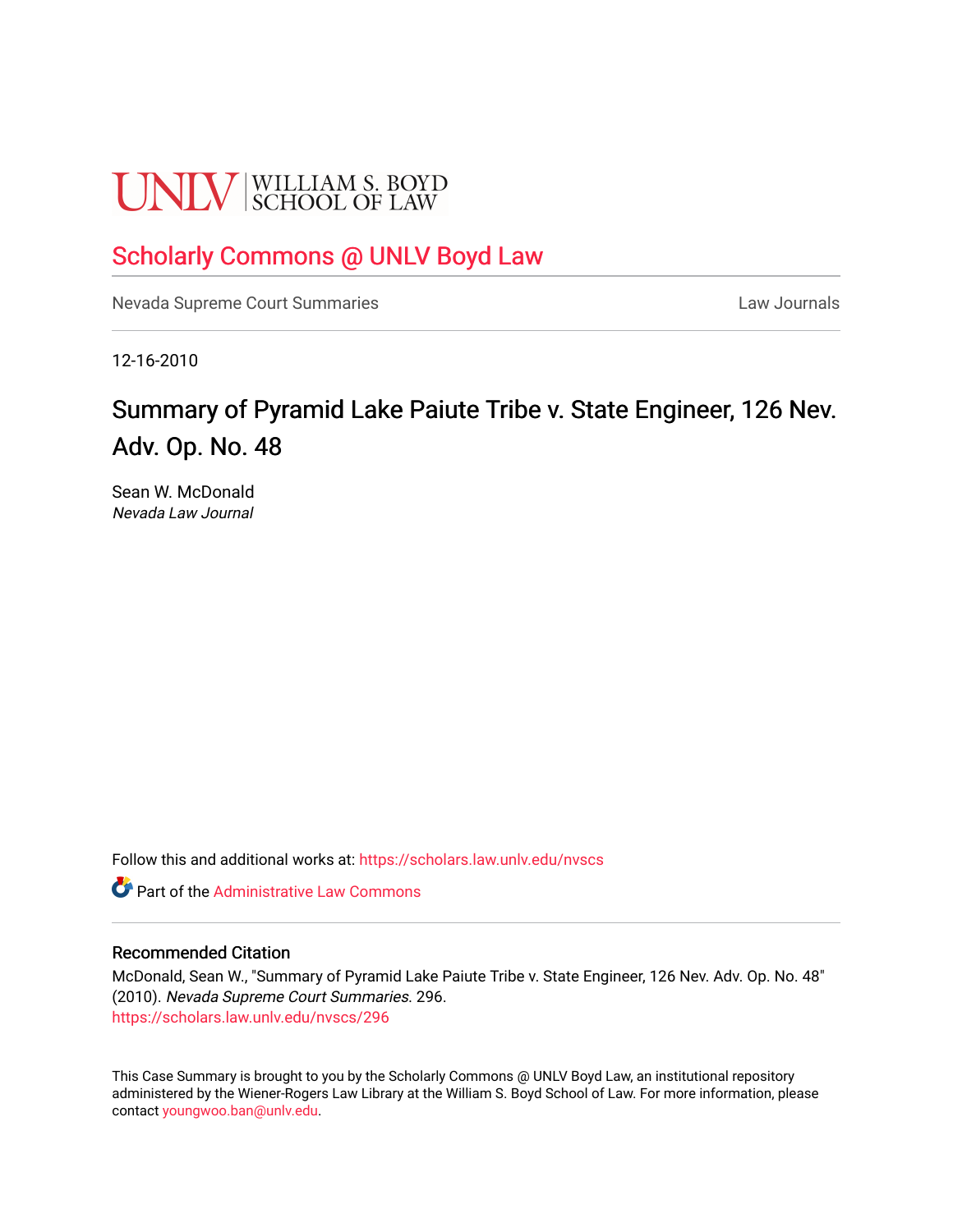### *Pyramid Lake Paiute Tribe v. State Engineer,* 126 Nev. Adv. Op. No. 48 (December 16, 2010) [1](#page-1-0) ADMINISTRATIVE LAW—WATER RIGHTS

#### **Summary**

Appeal from order denying petition for judicial review of State Engineer's ruling in a water rights action.

#### **Disposition/Outcome**

A unanimous Court affirmed the State Engineer's ruling to grant Nevada Land and Resource Company, LLC ("NLRC") a change application for its water rights in Washoe County's Dodge Flat Hydrologic Basin because substantial evidence supported the State Engineer's conclusion that the Basin contained unappropriated water and that any harm to existing water rights or the public's interest was the result of the Tribe's unpermitted use.

#### **Factual and Procedural History**

In 1980, NLRC obtained permits to appropriate Dodge Flat groundwater for temporary use for a project that never materialized, but NLRC kept its water rights valid. Twenty years later, NLRC applied to change its permit to a different and permanent use. The Pyramid Lake Paiute Tribe ("the Tribe") opposed the application. After the State Engineer granted the application, the Tribe filed a petition for review in district court, but the court denied the petition.

#### **Discussion**

#### *Standard of Review*

The State Engineer's decision is *prima facie* correct and the burden of proof is on the party attacking the decision.<sup>[2](#page-1-1)</sup> A reviewing court looks to "whether the evidence upon which the engineer based his decision supports the order."<sup>[3](#page-1-2)</sup> However, questions of law are reviewed without deference to the State Engineer's ruling, although the rulings may be persuasive.<sup>[4](#page-1-3)</sup>

## *Water Rights Change Applications and Federal Implied Water Rights on Reservations*

The State Engineer cannot grant a change application to appropriate public waters if: (1) there is no unappropriated water at the propose source; (2) the proposed change conflicts with existing rights or protectable interests in domestic wells under NRS 533.024; or (3) the proposed use or change "threatens to prove detrimental to the public interest."<sup>[5](#page-1-4)</sup> The Tribe opposed NLRC's change application on all three grounds.

When the federal government establishes a reservation, it impliedly reserves sufficient water rights to fulfill the reservation's purpose.<sup>[6](#page-1-5)</sup> The Tribe asserted an implied right under

<span id="page-1-0"></span><sup>&</sup>lt;sup>1</sup> By Sean W. McDonald.<br><sup>2</sup> NEV. REV. STAT. § 533.450(9) (2007).

<span id="page-1-2"></span><span id="page-1-1"></span><sup>&</sup>lt;sup>3</sup> State Eng'r v. Morris, 107 Nev. 699, 701, 819 P.2d 203, 205 (1991) (citing State Eng'r v. Curtis Park, 101 Nev. 30, 32, 692 P.2d 495, 497 (1985)).

<span id="page-1-3"></span><sup>&</sup>lt;sup>4</sup> Town of Eureka v. State Eng'r, 108 Nev. 163, 165-66, 826 P.2d 948, 949-50 (1992).<br><sup>5</sup> NEV. REV. STAT. § 533.370(5) (2007).<br><sup>6</sup> *See* Winters v. United States, 207 U.S. 564, 577 (1908).

<span id="page-1-4"></span>

<span id="page-1-5"></span>